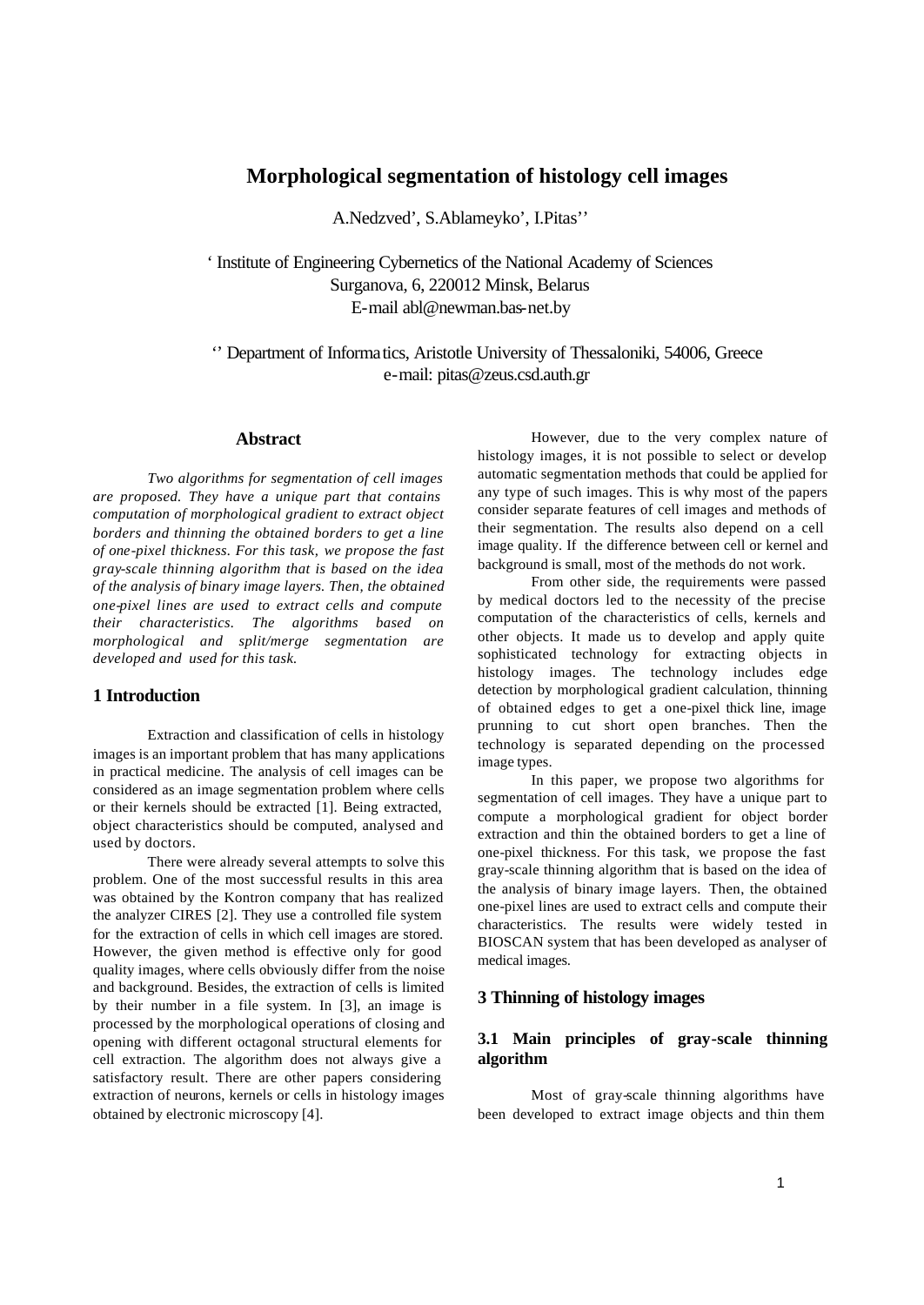ignoring image background [5,6]. However, in many images like medical ones, it is quite difficult to separate objects from background. This leads to the necessity to develop an algorithm that allows analyzing entire image and extracting all image ridges. We put the following principles in the thinning algorithm [8]:

1) Layer processing. We consider a gray-scale image as a set of layers and process every layer as a binary image. Previous layers are taken into account when the current layer is processed. If all layers are processed sequentially from top to bottom, then the result of the processing of the last layer will correspond to processing the entire gray-scale image.

2) Image iterations. Image thinning consists of four standard iterations: a) for north, b) for south, c) for east, d) for west edge.

3) Pixel processing. At each thinning step, border pixels decrease to background value, if they are not element of an arc and their removal does not change object connectivity. During pixel processing, we extract two main operations: pixel analysis (how to analyse a pixel and its neighborhood) and pixel value changing (how to change a central pixel value). Subsequently, we consider these operations in more details.

#### **3.2 Pixel analysis**

As we defined, the thinning algorithm includes four iterations: a) for north, b) for south, c) for east, d) for west edge. We use the following conditions for the iterations. The pixel is changed if:

- a) *p*2<x **AND** *p*6≥x **AND** ( *p*1<x **AND** *p*4≥x **OR** *p*3<x **AND** *p*0≥x **OR** *p*0≥x**AND** *p*4≥x),
- b) *p*6<x **AND** *p*2≥x **AND** ( *p*5<x **AND** *p*0≥x **OR** *p*7<x **AND** *p*4≥x **OR** *p*4≥x **AND** *p*0≥x),
- c) p4<x **AND** *p*0≥x **AND** ( *p*3<x **AND** *p*6≥x **OR** *p*5<x **AND**  *p*2≥x **OR** *p*2≥x **AND** *p*6≥x),
- d) *p*0<x **AND** *p*4≥x **AND** ( *p*7<x **AND** *p*2≥x **OR** *p*1<x **AND**  *p*6≥x **OR** *p*6≥x **AND** *p*2≥x).

pi are 8-neighbors defined counter clockwise starting from the east pixel (Fig.1).

| Z |  |
|---|--|
|   |  |
| h |  |

Figure 1: 8-neighbourhood of the central picture element.

Depending on the number of neighbors (one, two, and more than two), the pixels of the resulting grayskeleton are respectively classified as end points, normal points and branch points (nodes). End points and branch points are called feature points. Any subset of the skeleton bounded by feature points is called a skeleton branch. If the skeleton branch includes an end point it is called open branch, otherwise it is called closed branch.

When the pixel analysis has been performed, its value should be changed. This can be made in a sequential or parallel way. We consider these posibilities in more detail.

#### **3.3 Pixel changing**

**3.3.1 Pixel changing in sequential layer processing.** In this mode, image is processed from the layer with maximal value to the minimal one. The pixels of each layer having value more than a defined threshold are considered as skeleton pixels, otherwise they belong to background. This algorithm produces a good quality skeleton, but it is slower than the second algorithm type. The result of this algorithm processing is shown in Fig2.



Figure 2. Sequential gray image thinning

**3.3.2 Pixel changing in parallel layer processing.** The second approach is based on the simultaneous processing of all image layers. In this case, pixels that satisfy the above conditions decrease by 1. It leads to the removal of edge pixels at every iteration. Repetition of these iterations results in decreasing of plates while they are not skeleton elements. The difference from the previous result is that there are more short branches. This effect comes from the different speed of thinning layers. The result of image thinning by this algorithm is shown in Fig.3.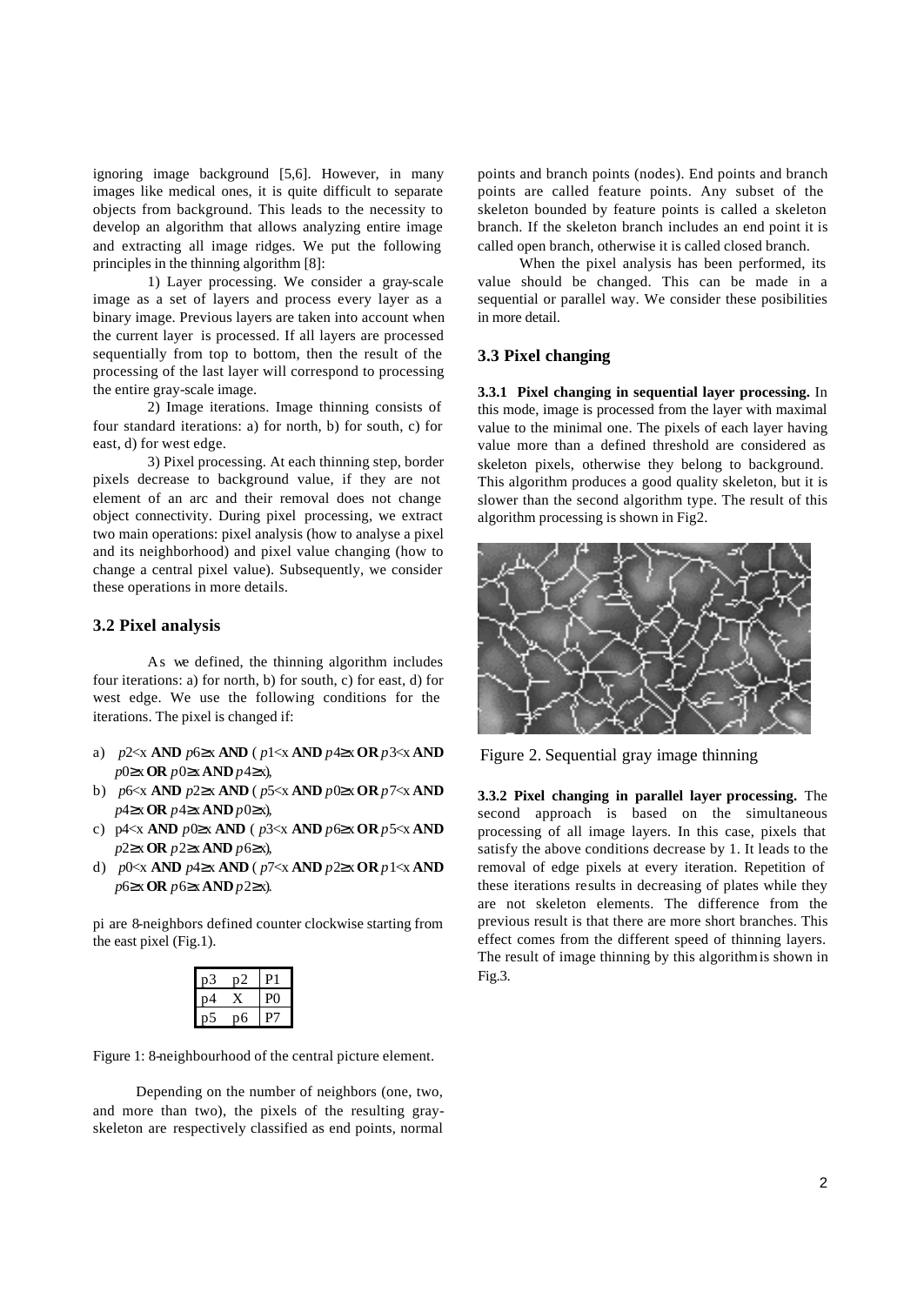

Figure 3: Image thinning by parallel layer processing

### **3.4 Skeleton binarisation**

Binarisation is performed in one image scan. If the analysed pixel has at least one of its 4–neighbors  $(p0,p2,p4,p6)$  with value less than its gray value or all 8– neighbors are less then its gray value, then its binary value changes to 1 else its binary value changes to 0.

# **4 Morphological segmentation of cell images**

One of the main features of a cell is its diaphragm, which outlines its boundary. Figure 1a shows a gray scale image of neuron of head brain with indistinct boundaries and noisy background. Our task is to find a cell boundary, which would best correspond to its diaphragm.



Figure 4: Neuron of head brain: a) gray scale image, b) result of morphological gradient extraction.

According to our approach, at a first stage, the morphological gradient is computed that is the difference of the outputs of erosion and dilation in one iteration (Fig. 4b). Obviously, an optimal border should pass on the sharpest overfall of brightness in a diaphragm, which corresponds to highest gray-scale values on the image obtained with the help of morphological gradient. The obtained borders usually have more than one pixel thickness. Therefore, thinning of border lines is applied.

However, quite many false branches are obtained after thinning that should be deleted. To avoid this problem, we use two possibilities. The first one is to reduce noise at the preprocessing stage. Morphological operations can be used for this aim. For example, closing operation allows smoothing object contours that give

better processing result. The second possibility is that we check and delete false branches after thinning. The result contains only closed contours, where the exterior contour corresponds to the border of a cell (Fig. 5a). To delete interior contours in binary image, contour filling is performed. As a result of all these operations, the binary cell image is obtained (Fig. 5b).

To delete objects not being cells, the computation of their area parameters is performed. The objects that do not satisfy apriori given geometric or optical parameters are deleted from the image (Fig. 5c).



Figure 5: Extraction of a neuron: a) contour extraction after thinning operation, b) object filling, c) a binary image of a neuron obtained in the result of area measurements.

### **5 Split/merge segmentation of cell images**

Very often a fabric image structure is understood as an image background and it is very difficult to extract a cell, as its gray values are similar to background gray values (Fig. 6a). In this case, the split/merge segmentation algorithm can be considered as the most suitable one [7]. The problem in this algorithm is a choosing initial regions "atoms" at the initialization stage.

We propose to use as "atoms" regions in the binary image obtained in the result of sequential realization of morphological gradient (Fig. 6b), thinning and binarization (Fig. 6c).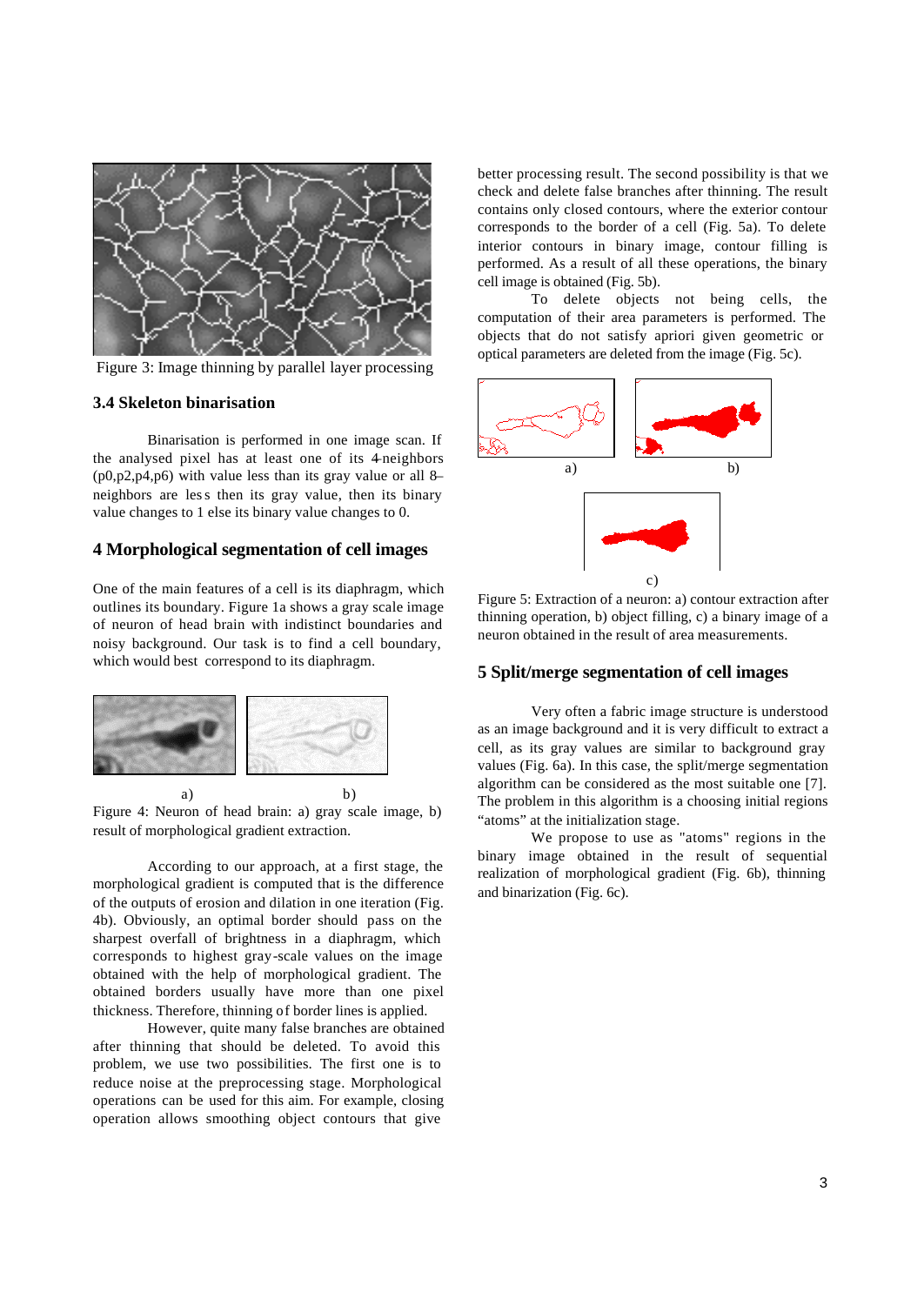

Figure 6: Images of a human liver cells: a) an initial gray scale image, b) result of morphological gradient, c) line extraction by thinning and binarization.

After these steps, we have binary image consisting of densely laying regions that are separated by lines of one pixel thickness. Region merging is performed by computing the region characteristics: Average and Variance [ 7].

The region merging procedure is as follows. Let us call the region the identified first, as a parent region. Then, the adjacent regions are extracted and their characteristics are compared with the parent region by the following conditions:

1. The difference of a variance for gray-scale values should not exceed a given value defining the difference of a cell from a fabric.

2. The average value of gray-scale value of each region should not fall outside the limits of the variance of the other region.

Under these conditions peformance, regions are merged and the new region is colored by a color of parent region. Then the characteristics of new integrated region are calculated:

$$
\begin{cases}\nM_{12} = \frac{A_1 \cdot M_1 + A_2 \cdot M_2}{A_1 \cdot A_2} \\
S_{12} = \frac{1}{A_1 + A_2} (A_1 \cdot S_1^2 + \frac{A_1 \cdot A_2 \cdot (M_1 - M_2)^2}{A_1 + A_2} + A_2 \cdot S_2^2)\n\end{cases}
$$

where M1, M2 are the average gray-scale values for parent and adjacent region, s1, s2 are the variance of gray-scale values for parent and adjacent region, A1, A2 are the squares of parent and adjacent regions, M12 is the average gray-scale value for integrated region, and s12 is the variance of gray-scale value for integrated region.

Then, the image is scanned to find new adjacent regions. If all regions are treated, one fom adjacent regions is considered as parent and the process is continued.

In the end, a set of regions corresponding to different image parts is obtained (Fig. 7a). To match the extracted regions with cells, geometric characteristics of the regions are computed and compared with apriori known ones. Regions that do not correspond to cells are deleted and remained regions are filled by separate color. In the end, we obtain a binary image containing only cells (Fig.7b).



a) b) Figure 7. a) Result of re gion merging with a threshold value of a variance of gray-scale value 2,8, b) Binary images of cells chosen with the help of comparisons of squares.

# **6 Conclusion**

In this paper, we proposed segmentation algorithms for histology cell images by means of mathematical morphology and split/merge operations. The results were widely tested in the BIOSCAN system that has been developed as analyser of medical images [9]. The performed experiments show that the proposed algorithms produce good results for most of the images that are used in medical practice. We should also note that the segmentation result depends on the quality of preparation and on the colouring of histology images. The obtained binary images can be used for measurements of cell characteristis for scientific and diagnostic purposes.

#### **7 References**

[1] M.W.Vannier, J.W.Haller, Biomedical image segmentation, Proc. of International Conference on Image Processing, 1998, Vol.2, pp.20-24.

[2] CIRES - Cell Image Retrieval and Evaluation System. Magazine for users of image analysis systems, Sept. 1992, pp.18-19.

[3] R.F.Walker, P.Jackway, B.Lovell, I.D.Longstaff. Classification of cervical cell nuclei using morphological segmentation and textural feature extraction. Second